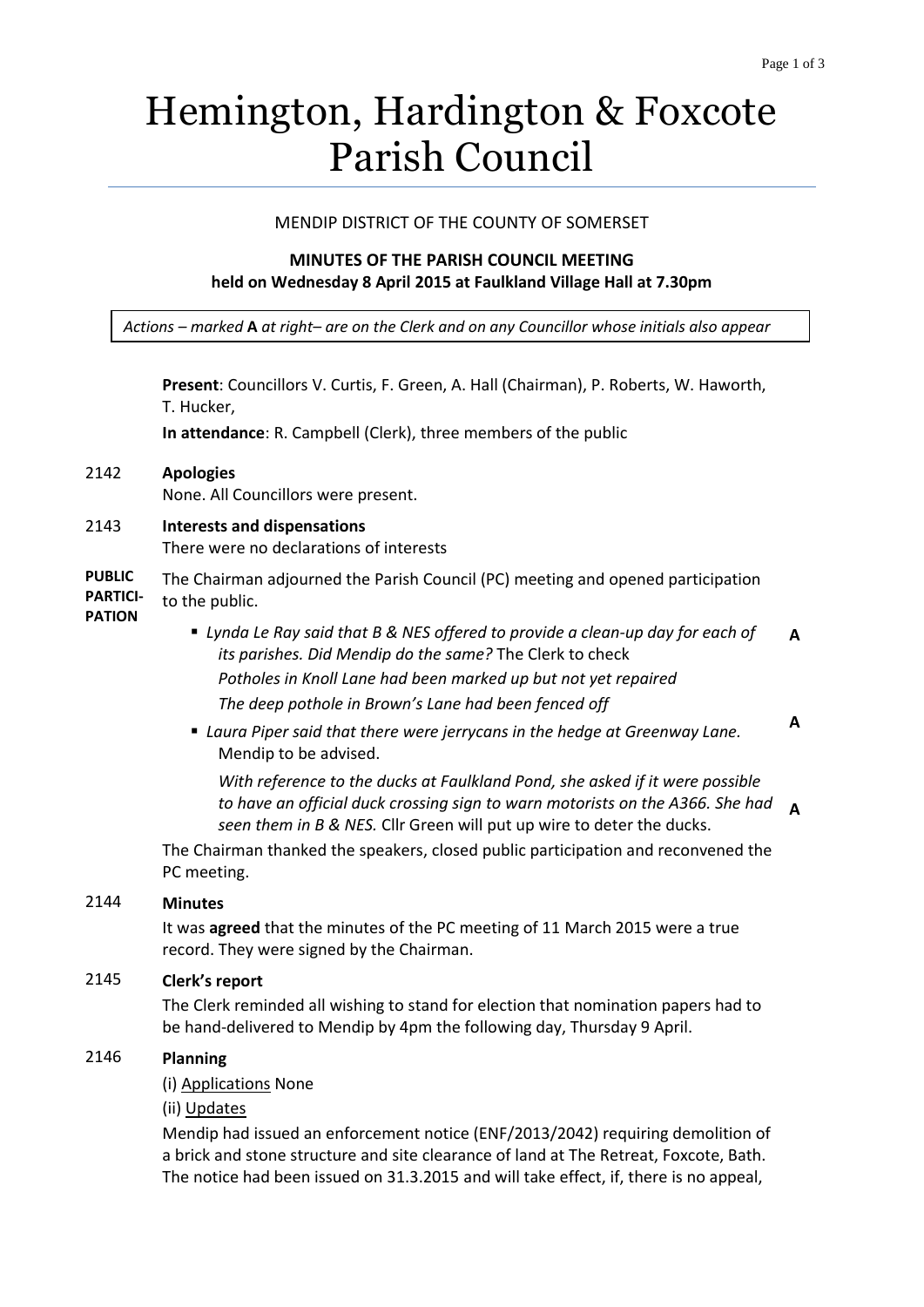### on 28.4.15.

2015/0665/APP Heywood Farm Terry Hill Radstock BA3 j5Ug F. Mendip was considering an application for approval of matters reserved by conditions 3 (acoustic report), 5 (landscaping) 8 (external lighting) and 10 (sewage disposal surface water) for planning application 2012/2755.

Councillors thought that Terry Hill residents would like to see what is proposed It was **agreed** that Mendip DC be asked to supply the PC with details of all the reserved matters sent to them for approval.

(iii) Design Guide Councillors noted the new House Extension Design Guide, which had been circulated.

(iv) Phone box BT Payphones had offered to sell the Parish Council a phone box (the one in Faulkland was available) for £1.

**RESOLVED** (Proposed WH, 2<sup>nd</sup> FG, unanimous) to adopt, maintain and use the phone box as an exchange for books and small items.

### 2147 **Highways and rights of way**

(i) Updates

- Highways had not yet been written to: to be expedited
- Parking at Hemington School: Lord's Hylton's suggestion to be explored with him and Somerset Education **A**
- Blocked gullies had been reported; action was awaited

(ii) Speedwatch Laura Pipersaid she did not have much to report. The following week was National Speedwatch Week. Highways' speed indicator device would be coming to Faulkland for two weeks.

(iii) Village clear-up day litter pickers and high vis jackets had been ordered for collection in time for that Sunday, April 12, starting at 11am at Faulkland Village Hall. The Clerk to arrange for rubbish bags to be supplied and the full ones collected after the weekend. **A**

(iv) Rights of way Nothing to report

(v) Abandoned car The Clerk to chase Mendip about the removal of an abandoned Vauxhall car at Lansdown View.

#### 2148 **Allotments**

The allotments had been topped and ploughed. One person was interested in a plot. Cllr Green offered to rotavate the land and was thanked. Plot makers would be put back if there was interest. The clerk to provide Cllr Haworth with information to enable her to produce a poster.

It was **agreed** that either plots or half plots would be offered and that there would be no charge for the first year.

### 2149 **Election**

Five candidates were known to be standing for election.

#### 2150 **Finance**

(i) Current financial statement: this was received and approved.

(ii) Payments **RESOLVED** (TH/WH unanimous) to pay:

| J.A. Mannings - prepare and paint goalposts at Faulkland Playing Field £60.00 |         |
|-------------------------------------------------------------------------------|---------|
| Savills (Kilmersdon Estate) – allotment rent 2015/16                          | £150.00 |
| Clerk's salary April 2015 (postdated)                                         | f221.71 |

**A**

**A**

**A**

**A**